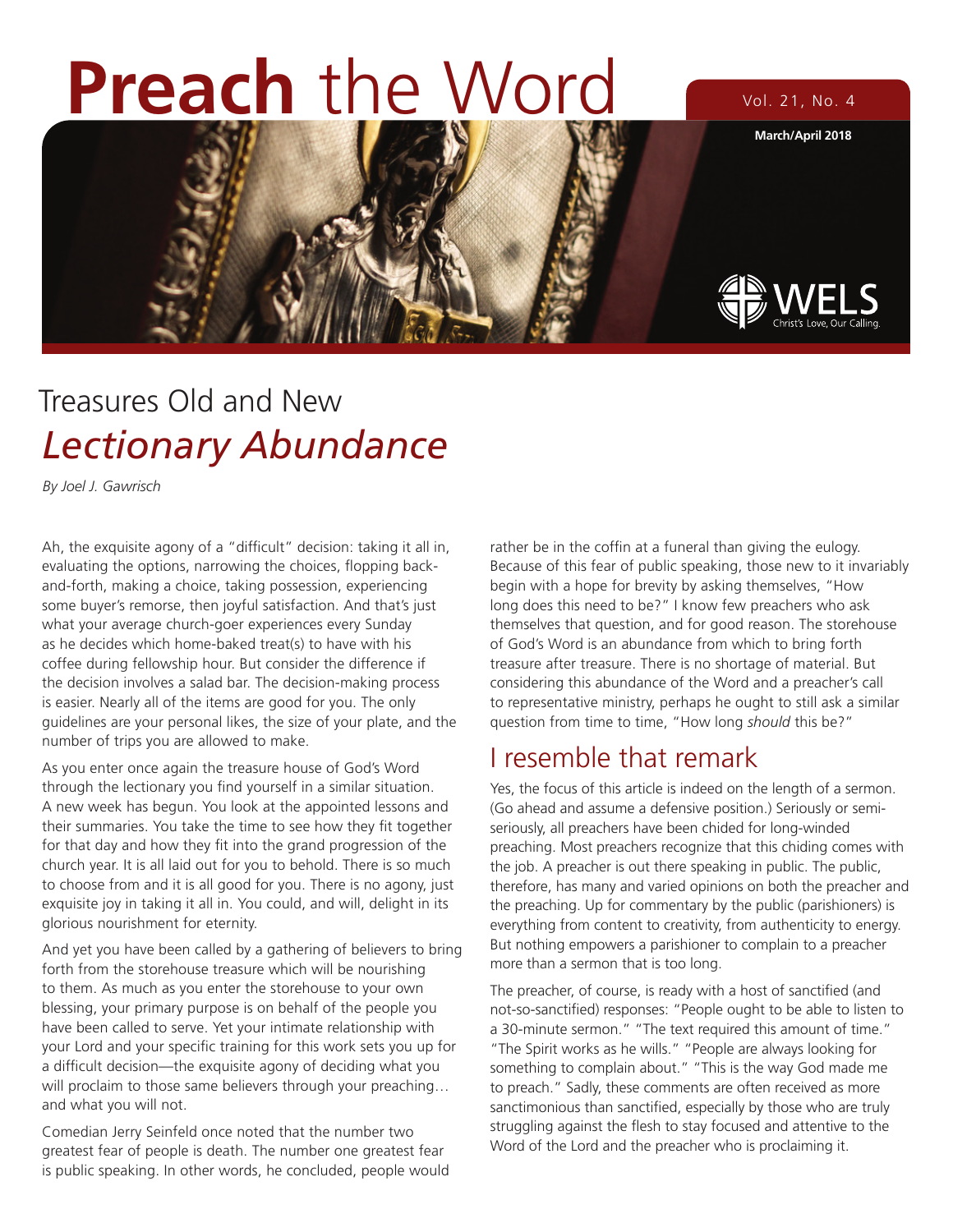Would not a faithful preacher take the time to receive these comments as constructive criticism and seek to understand their purposive nature? As blogger Thom Schultz points out, the comments may reflect the lower retention rates of the lecture method, the shrinking of modern-day attention spans, the passivity of parishioners listening in the pews, and the paucity of auditory learners (as opposed to visual and physical).<sup>1</sup> Additionally, parishioners may have specific expectations regarding not just the length of the sermon, but also the length of the service. Such expectations are typically neither right nor wrong in and of themselves. Faithfulness to God's people leads the preacher to lovingly honor them, and when necessary, patiently adjust them. Faithfulness to the Lord leads the preacher to honestly wrestle with the difficult question, "How long *should* this be?" Ah, the exquisite agony of a difficult decision. "What will I share… and what will I not?"

*The exquisite agony of a difficult decision. "What will I share… and what will I not?"*

#### A very good place to start

Let's face it, the Spirit's blessing of sanctification and Wisconsin Lutheran Seminary homiletical training are to blame for the difficulty of the decision. The Spirit's blessing instills in preachers a deep love for the Word, a heart for people battling the darkness



of sin and unbelief, an aptitude to proclaim healing and hope, and a desire to share what is desperately needed. Homiletical training provides a systematic approach to exploring the storehouse of God's Word, expositing the treasures within, purposely summarizing and applying those treasures to the lives of listeners, and coherently communicating them. All of this comes together for the preacher as he finds himself readily assenting to the oftquoted statement: There truly are 100 sermons in every text. The treasure is so abundant!

To illustrate the point, consider *The Preacher's Apprentice*. Pastor Mark Cordes has been publishing this dynamic dictionary since 1999. Each reading in the lectionary is exhaustively studied, most texts receiving treatment in 40-60 pages.<sup>2</sup> The abundance is overwhelming, and yet the opportunity to delight in the Word of the Lord is spiritually enthralling. Pastor John Koelpin also wrote of this abundant treasure and the challenging joy of Scriptural mining in PTW's Volume 5 #4.

Text study is hard work, but it is exhilarating. For sinners it is perhaps as close as we can get to gazing at the jewels of heaven that John beheld in his revelation. As the preacher turns his text inside and out—studying it in its immediate context, looking at it in the wider context of the entire Bible, picking it apart word by word and phrase by phrase in the original, and viewing it through the eyes of previous confessors—he finds a bit of gold here and some shining sapphire there, just waiting to be displayed before the hearts of God's people. Like the prophets of old we "search intently and with the greatest care" (1 Peter 1:10).

A good preacher loves his time in the Word studying the text. Yet the abundance of treasure leaves the preacher with the exquisite agony of a difficult decision: choosing the treasure to summarize and display in a faithful, applicable, and timely way. "Prince of Preachers" Charles Spurgeon said of sermon length, "We are generally longest when we have least to say."3 As true as that may be for some, this author contends that the primary cause of lengthy sermons in WELS is that there so *much* to say and preachers want to proclaim it all!

After exhaustive research and careful crafting, a budding Junior seminarian once proudly turned in the manuscript of his first sermon. Eagerly he awaited feedback from his homiletics professor, anticipating that the sheer volume of biblical exposition within its pages would translate into equally abundant accolades for its author. Imagine his disappointment when the professor simply commented, "Good work, but save some for next week."

Perhaps the most common advice from the pew for long-winded preachers is simply "Don't preach so long," as if a preacher could simply set an alarm and stop talking at the "bell." Yet equally ridiculous is an approach that meanders through the results of a text study, recycles similar thoughts within the sermon *ad nauseum*, or strings together a series of stories with some vague references to a text. Such ramblings invite critical commentary and rightly serve as a reminder to work at crafting the message.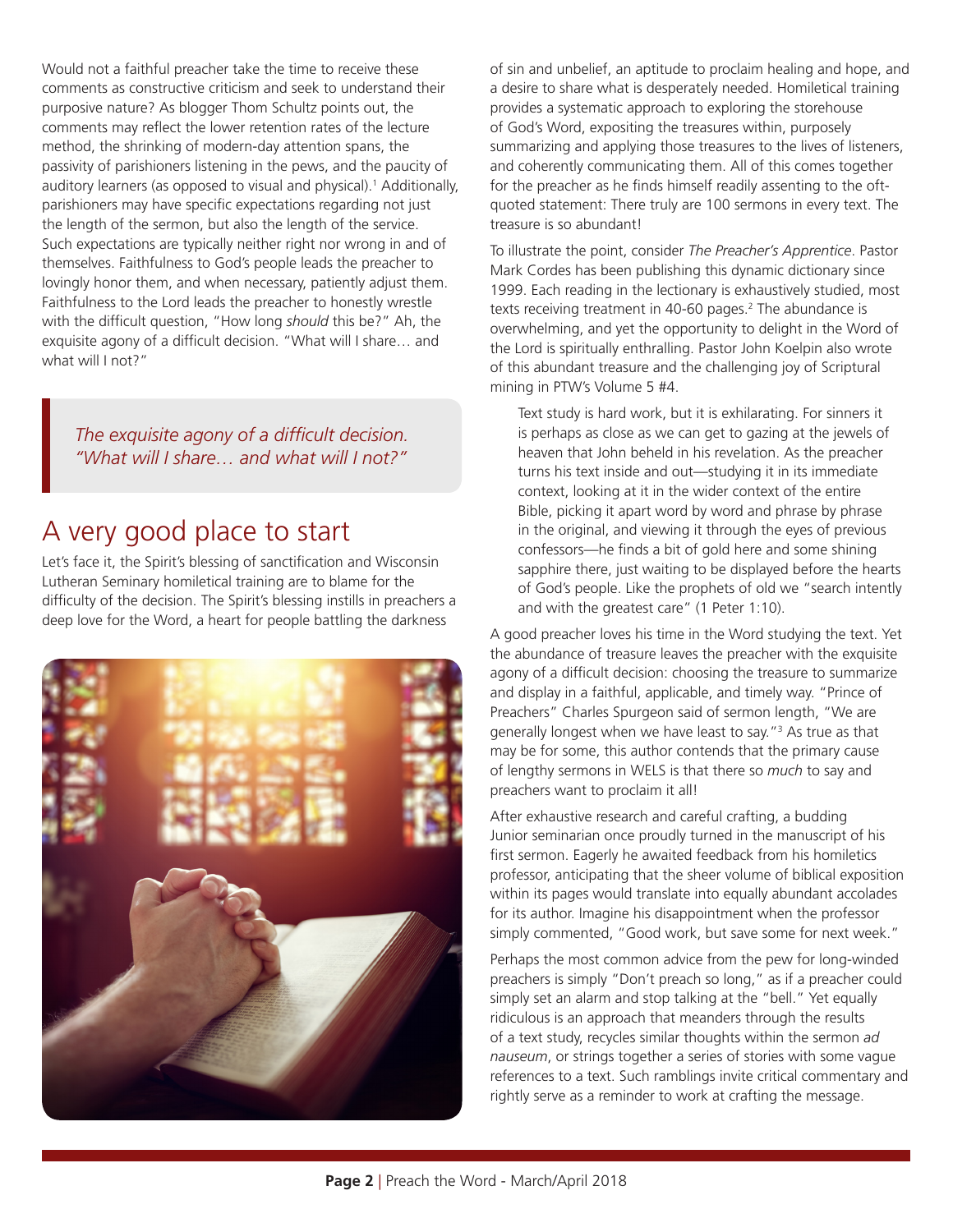

### Telic like it is

To put it simply, the point is the point. Even a ten-minute sermon can seem long if it is struggling to bring out the main thrust of the text. Faced with an abundance of treasure discovered during text study and as interesting as all those treasures may be, keep the message focused on the main point. Save some treasures for a Bible study, a blog, "take home" materials for use during the week4 , or three years later when the text and its related readings come up again. The storehouse is filled with treasure, yet the preacher's goal is to help his hearers to focus on that one pearl, that one gem that the Spirit will use as he wills. As one bishop was fond of telling his vicars, "Provide the nail on which people can hang their hats."

### Goal for it

Setting a goal that is in keeping with both biblical *and* local expectations will greatly help direct the process of crafting a message for God's people. The most impactful advice this author has received for sermon length came from a Taste of Ministry experience during high school. The host pastor explained that he knew how long it typically took him to preach so many words. He would set his word-count goal and craft his sermon with the goal in mind.

Certainly this approach could lead to slavish adherence to meeting an arbitrary goal at the expense of faithful exposition of a given text. Yet in nearly 20 years of this author's preaching, a wordcount goal has led to a plethora of blessings. Such an approach has led to critical editing, re-working of outlines, the elimination

of interesting yet inessential illustrations, and an overall striving for excellence. Good "stuff" has been left on the cutting room floor. Yet the final result from this is a better-crafted message. Essentially, if the length of the sermon goes beyond the wordcount goal, it better be worth it.

> *Good "stuff" has been left on the cutting room floor.*

#### It's all in the timing

Give yourself plenty of time for crafting, especially if you tend to leave your "sermonizing" to the last minute. Sadly, many preachers are still working on their sermons into the late hours of Saturday night or even the early hours of Sunday morning. Assuming that there has been faithful text study, a message has now been prepared, but how much time has been dedicated to rework? If you find yourself regularly ad libbing during your presentation, or have used the phrase "and that's another thing" while you are holding forth (yes, this has happened), consider setting aside more time for honing and crafting your message. Give your sermon the priority that proclamation of the Word deserves. Give yourself the time to craft a message in keeping with the gifts God has given you. Make use of fellow believers who can offer constructively critical feedback both after and *before* you preach. Many a sermon has been preached that could have been better crafted, more clearly communicated, and more succinctly presented simply because the preacher did not take the time to revise.

We are often our own worst enemies. Most preachers get into a rhythm when they preach. They have developed a style, an approach, and a delivery that works for them. These personal aspects to preaching can have a profound impact on the expectations of a congregation, especially when those expectations are in conflict with the personal aspects of the preacher's preaching. If local expectation is a 20 minute sermon and a 60 minute service, repeatedly preaching and worshiping beyond those expectations will only irritate the sensitivities of the congregation. Lovingly honoring and, when necessary, patiently adjusting those expectations (as encouraged above), can bring preacher and parishioners into a more mutually beneficial harmony. If the preacher desires more time to preach, be willing to patiently help the congregation to see the blessings of a 70 minute service to allow for it. If the service on a given Sunday will include worship aspects like baptisms, Holy Communion, and confirmations, be willing to preach a shorter sermon, recognizing that the means of grace are still active and working through all aspects of corporate worship. If sermon length is truly an issue, take time with your Elders and other mature Christians in your congregation to find out what will best serve the flock. Forcing parishioners to listen to long sermons again and again does not eventually lead to a love for long sermons.